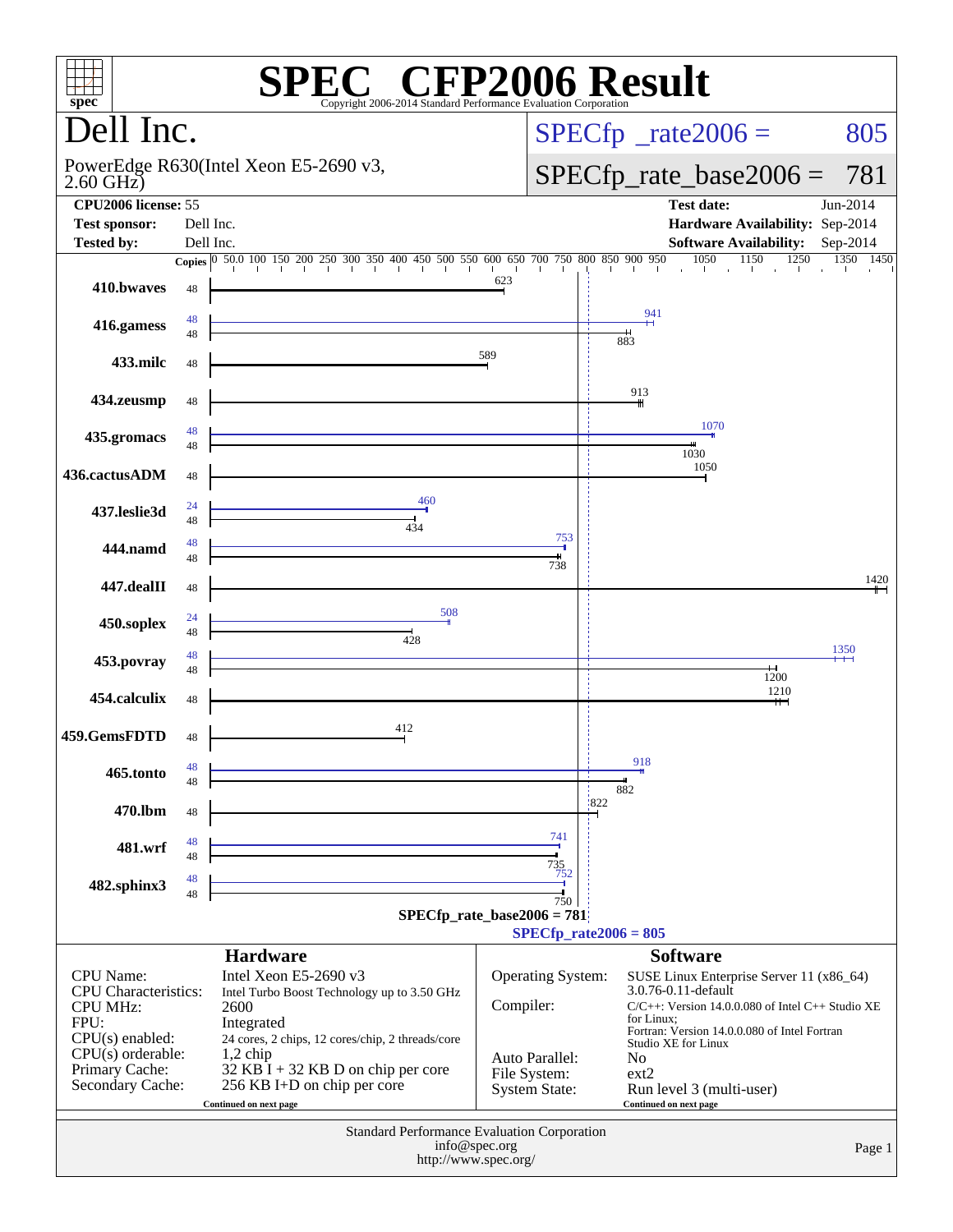

### Dell Inc.

2.60 GHz) PowerEdge R630(Intel Xeon E5-2690 v3,

 $SPECTp_rate2006 = 805$ 

#### [SPECfp\\_rate\\_base2006 =](http://www.spec.org/auto/cpu2006/Docs/result-fields.html#SPECfpratebase2006) 781

| <b>CPU2006 license: 55</b>                                                 |                                                                                                                                  |                                                            | <b>Test date:</b>                      | $Jun-2014$ |
|----------------------------------------------------------------------------|----------------------------------------------------------------------------------------------------------------------------------|------------------------------------------------------------|----------------------------------------|------------|
| <b>Test sponsor:</b>                                                       | Dell Inc.                                                                                                                        |                                                            | <b>Hardware Availability: Sep-2014</b> |            |
| <b>Tested by:</b>                                                          | Dell Inc.                                                                                                                        |                                                            | <b>Software Availability:</b>          | $Sep-2014$ |
| L3 Cache:<br>Other Cache:<br>Memory:<br>Disk Subsystem:<br>Other Hardware: | $30 \text{ MB I+D}$ on chip per chip<br><b>None</b><br>256 GB (16 x 16 GB 2Rx4 PC4-2133P-R)<br>1 x 1000 GB 7200 RPM SATA<br>None | <b>Base Pointers:</b><br>Peak Pointers:<br>Other Software: | $32/64$ -bit<br>$32/64$ -bit<br>None   |            |

|                  |               |                                                                                                          |       |                |             | <b>Results Table</b> |       |               |                |              |                |              |                |              |
|------------------|---------------|----------------------------------------------------------------------------------------------------------|-------|----------------|-------------|----------------------|-------|---------------|----------------|--------------|----------------|--------------|----------------|--------------|
|                  |               |                                                                                                          |       | <b>Base</b>    |             |                      |       |               |                |              | <b>Peak</b>    |              |                |              |
| <b>Benchmark</b> | <b>Copies</b> | <b>Seconds</b>                                                                                           | Ratio | <b>Seconds</b> | Ratio       | <b>Seconds</b>       | Ratio | <b>Copies</b> | <b>Seconds</b> | <b>Ratio</b> | <b>Seconds</b> | <b>Ratio</b> | <b>Seconds</b> | <b>Ratio</b> |
| 410.bwayes       | 48            | 1047                                                                                                     | 623   | 1047           | 623         | 1046                 | 623   | 48            | 1047           | 623          | 1047           | 623          | 1046           | 623          |
| 416.gamess       | 48            | 1053                                                                                                     | 892   | 1064           | 883         | 1064                 | 883   | 48            | 998            | 941          | 998            | 942          | 1013           | 927          |
| $433$ .milc      | 48            | 748                                                                                                      | 589   | 748            | 589         | 748                  | 589   | 48            | 748            | 589          | 748            | 589          | 748            | 589          |
| 434.zeusmp       | 48            | 475                                                                                                      | 919   | 480            | 911         | 479                  | 913   | 48            | 475            | 919          | 480            | 911          | 479            | 913          |
| 435.gromacs      | 48            | 334                                                                                                      | 1030  | 332            | 1030        | 335                  | 1020  | 48            | 320            | 1070         | 322            | 1070         | 321            | 1070         |
| 436.cactusADM    | 48            | 545                                                                                                      | 1050  | 545            | 1050l       | 545                  | 1050  | 48            | 545            | 1050         | 545            | 1050         | 545            | 1050         |
| 437.leslie3d     | 48            | 1036                                                                                                     | 436   | 1040           | 434         | 1040                 | 434   | 24            | 492            | 459          | 490            | 460          | 489            | 461          |
| 444.namd         | 48            | 518                                                                                                      | 744   | 521            | 738         | 522                  | 737   | 48            | 511            | 754          | 512            | 752          | 511            | <u>753</u>   |
| 447.dealII       | 48            | 388                                                                                                      | 1420  | 382            | 1440        | 389                  | 1410  | 48            | 388            | 1420         | 382            | 1440         | 389            | 1410         |
| $450$ .soplex    | 48            | 934                                                                                                      | 428   | 936            | 428         | 935                  | 428   | 24            | 394            | 508          | 394            | 508          | 397            | 505          |
| 453.povray       | 48            | 215                                                                                                      | 1190  | 213            | <b>1200</b> | 212                  | 1200  | 48            | 192            | 1330         | 187            | 1370         | <b>190</b>     | 1350         |
| 454.calculix     | 48            | 327                                                                                                      | 1210  | 322            | 1230        | 330                  | 1200  | 48            | 327            | 1210         | 322            | 1230         | 330            | 1200         |
| 459.GemsFDTD     | 48            | 1236                                                                                                     | 412   | 1235           | 412         | 1236                 | 412   | 48            | 1236           | 412          | 1235           | 412          | 1236           | 412          |
| $465$ .tonto     | 48            | 534                                                                                                      | 884   | 537            | 879         | 536                  | 882   | 48            | 517            | 913          | 513            | 920          | 515            | 918          |
| 470.1bm          | 48            | 801                                                                                                      | 823   | 802            | 822         | 802                  | 822   | 48            | 801            | 823          | 802            | 822          | 802            | 822          |
| 481.wrf          | 48            | 730                                                                                                      | 734   | 730            | 735         | 728                  | 737   | 48            | 725            | 740          | 723            | 741          | 723            | 742          |
| 482.sphinx3      | 48            | 1245                                                                                                     | 751   | 1251           | <b>748</b>  | 1248                 | 750   | 48            | 1246           | 751          | 1243           | 753          | 1244           | <u>752</u>   |
|                  |               | Results appear in the order in which they were run. Bold underlined text indicates a median measurement. |       |                |             |                      |       |               |                |              |                |              |                |              |

#### **[Submit Notes](http://www.spec.org/auto/cpu2006/Docs/result-fields.html#SubmitNotes)**

 The numactl mechanism was used to bind copies to processors. The config file option 'submit' was used to generate numactl commands to bind each copy to a specific processor. For details, please see the config file.

#### **[Operating System Notes](http://www.spec.org/auto/cpu2006/Docs/result-fields.html#OperatingSystemNotes)**

Stack size set to unlimited using "ulimit -s unlimited"

#### **[Platform Notes](http://www.spec.org/auto/cpu2006/Docs/result-fields.html#PlatformNotes)**

 BIOS settings: Snoop Mode set to Cluster on Die Virtualization Technology disabled

Continued on next page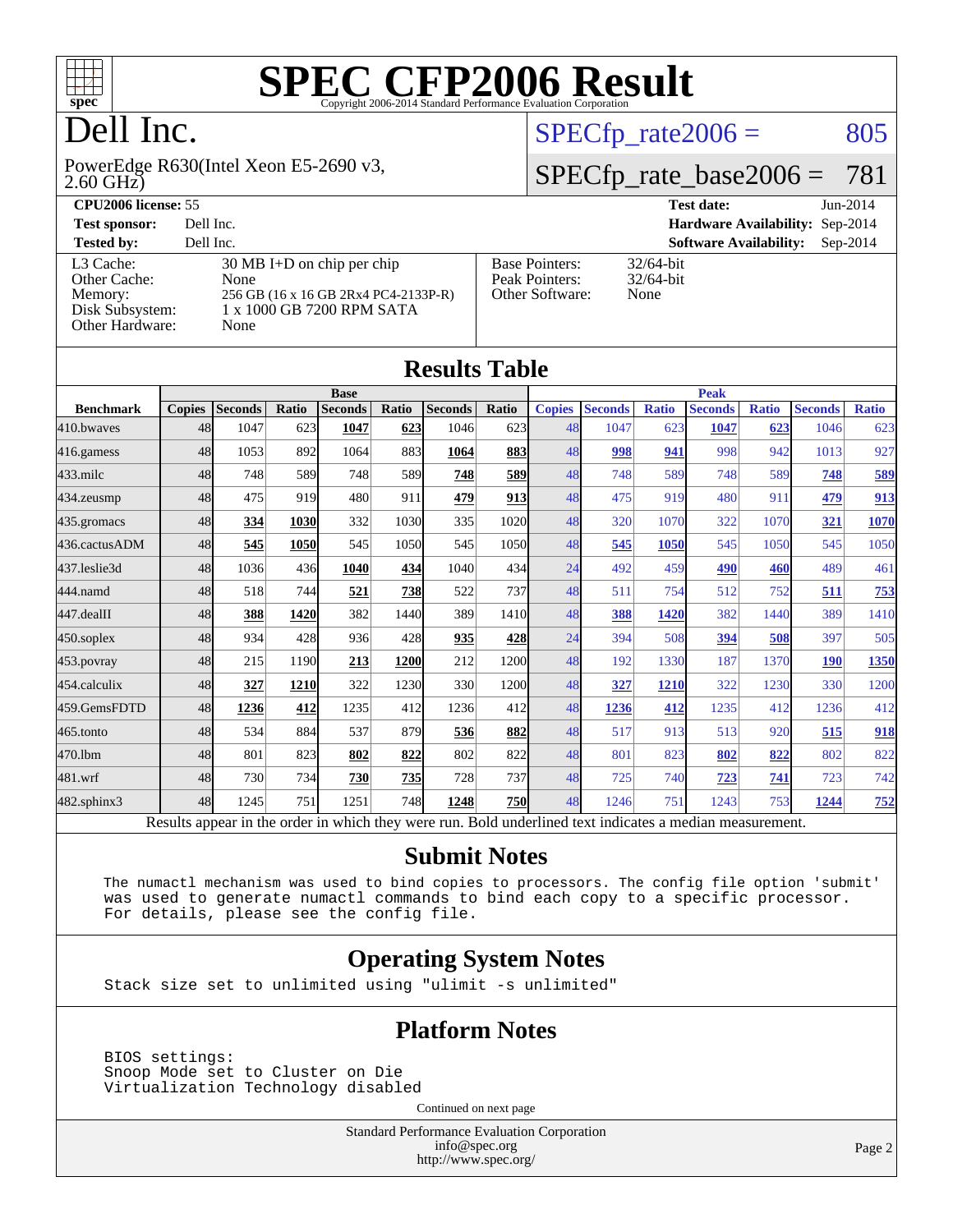

#### Dell Inc.

2.60 GHz) PowerEdge R630(Intel Xeon E5-2690 v3,  $SPECTp_rate2006 = 805$ 

[SPECfp\\_rate\\_base2006 =](http://www.spec.org/auto/cpu2006/Docs/result-fields.html#SPECfpratebase2006) 781

**[CPU2006 license:](http://www.spec.org/auto/cpu2006/Docs/result-fields.html#CPU2006license)** 55 **[Test date:](http://www.spec.org/auto/cpu2006/Docs/result-fields.html#Testdate)** Jun-2014 **[Test sponsor:](http://www.spec.org/auto/cpu2006/Docs/result-fields.html#Testsponsor)** Dell Inc. **[Hardware Availability:](http://www.spec.org/auto/cpu2006/Docs/result-fields.html#HardwareAvailability)** Sep-2014 **[Tested by:](http://www.spec.org/auto/cpu2006/Docs/result-fields.html#Testedby)** Dell Inc. **[Software Availability:](http://www.spec.org/auto/cpu2006/Docs/result-fields.html#SoftwareAvailability)** Sep-2014

#### **[Platform Notes \(Continued\)](http://www.spec.org/auto/cpu2006/Docs/result-fields.html#PlatformNotes)**

Standard Performance Evaluation Corporation [info@spec.org](mailto:info@spec.org) Execute Disable disabled System Profile set to Performance Sysinfo program /root/cpu2006-1.2/config/sysinfo.rev6818 \$Rev: 6818 \$ \$Date:: 2012-07-17 #\$ e86d102572650a6e4d596a3cee98f191 running on linux Tue Jun 10 22:24:22 2014 This section contains SUT (System Under Test) info as seen by some common utilities. To remove or add to this section, see: <http://www.spec.org/cpu2006/Docs/config.html#sysinfo> From /proc/cpuinfo model name : Intel(R) Xeon(R) CPU E5-2690 v3 @ 2.60GHz 2 "physical id"s (chips) 48 "processors" cores, siblings (Caution: counting these is hw and system dependent. The following excerpts from /proc/cpuinfo might not be reliable. Use with caution.) cpu cores : 12 siblings : 24 physical 0: cores 0 1 2 3 4 5 8 9 10 11 12 13 physical 1: cores 0 1 2 3 4 5 8 9 10 11 12 13 cache size : 15360 KB From /proc/meminfo MemTotal: 264571712 kB HugePages\_Total: 0 Hugepagesize: 2048 kB /usr/bin/lsb\_release -d SUSE Linux Enterprise Server 11 (x86\_64) From /etc/\*release\* /etc/\*version\* SuSE-release: SUSE Linux Enterprise Server 11 (x86\_64) VERSION = 11 PATCHLEVEL = 3 uname -a: Linux linux 3.0.76-0.11-default #1 SMP Fri Jun 14 08:21:43 UTC 2013 (ccab990) x86\_64 x86\_64 x86\_64 GNU/Linux run-level 3 Jun 10 10:51 last=S SPEC is set to: /root/cpu2006-1.2 Filesystem Type Size Used Avail Use% Mounted on /dev/sda2 ext2 726G 9.9G 716G 2% / Additional information from dmidecode: BIOS Dell Inc. 0.3.22 05/29/2014 Memory: 16x 00AD063200AD HMA42GR7MFR4N-TFT1 16 GB 2133 MHz 8x Not Specified Not Specified Continued on next page

<http://www.spec.org/>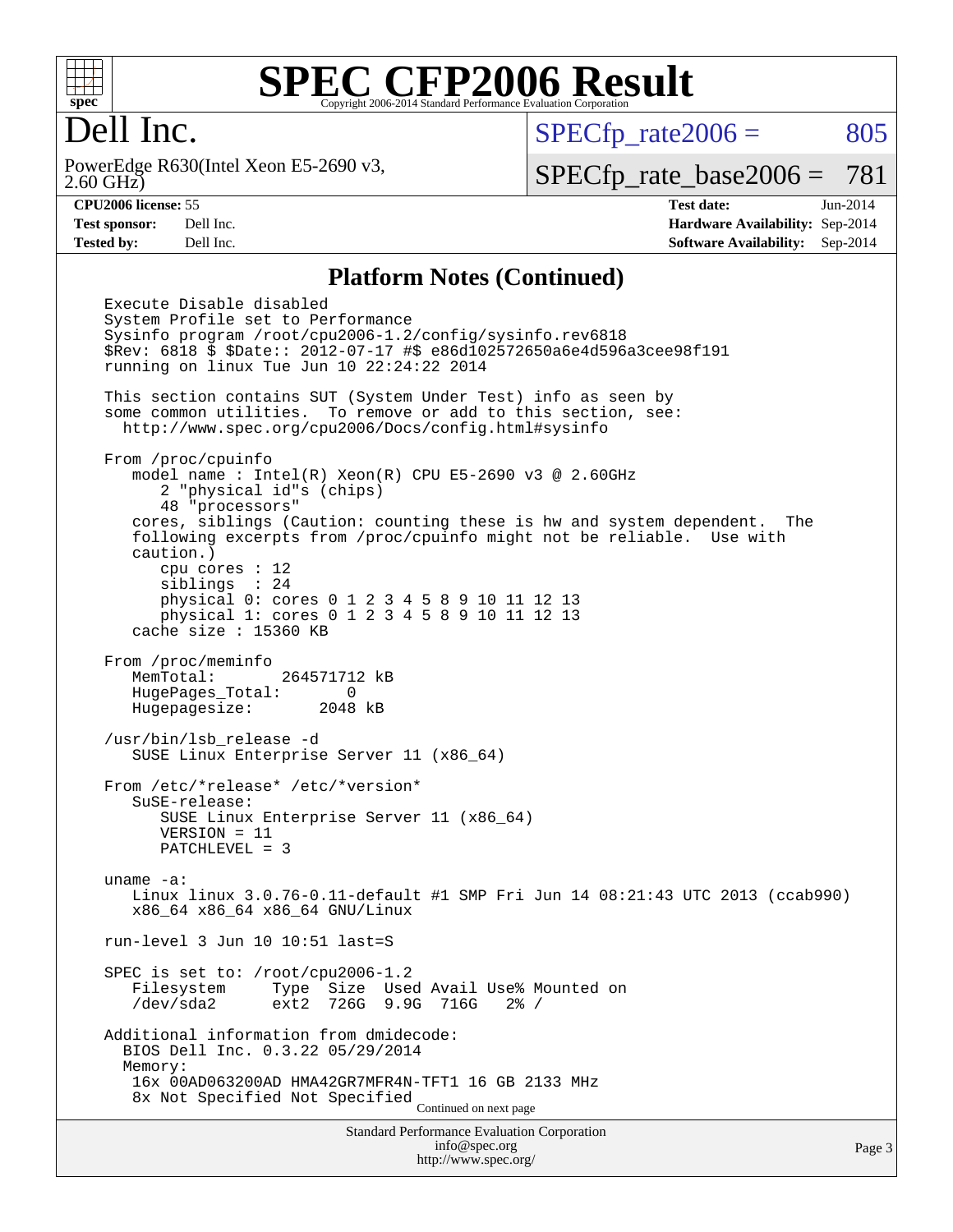

### Dell Inc.

2.60 GHz) PowerEdge R630(Intel Xeon E5-2690 v3,

**[Tested by:](http://www.spec.org/auto/cpu2006/Docs/result-fields.html#Testedby)** Dell Inc. **[Software Availability:](http://www.spec.org/auto/cpu2006/Docs/result-fields.html#SoftwareAvailability)** Sep-2014

 $SPECTp\_rate2006 = 805$ 

[SPECfp\\_rate\\_base2006 =](http://www.spec.org/auto/cpu2006/Docs/result-fields.html#SPECfpratebase2006) 781

**[CPU2006 license:](http://www.spec.org/auto/cpu2006/Docs/result-fields.html#CPU2006license)** 55 **[Test date:](http://www.spec.org/auto/cpu2006/Docs/result-fields.html#Testdate)** Jun-2014 **[Test sponsor:](http://www.spec.org/auto/cpu2006/Docs/result-fields.html#Testsponsor)** Dell Inc. **[Hardware Availability:](http://www.spec.org/auto/cpu2006/Docs/result-fields.html#HardwareAvailability)** Sep-2014

**[Platform Notes \(Continued\)](http://www.spec.org/auto/cpu2006/Docs/result-fields.html#PlatformNotes)**

(End of data from sysinfo program)

#### **[General Notes](http://www.spec.org/auto/cpu2006/Docs/result-fields.html#GeneralNotes)**

Environment variables set by runspec before the start of the run: LD\_LIBRARY\_PATH = "/root/cpu2006-1.2/libs/32:/root/cpu2006-1.2/libs/64:/root/cpu2006-1.2/sh"

 Binaries compiled on a system with 1x Core i7-860 CPU + 8GB memory using RedHat EL 6.4 Transparent Huge Pages enabled with: echo always > /sys/kernel/mm/transparent\_hugepage/enabled Filesystem page cache cleared with: echo 1> /proc/sys/vm/drop\_caches runspec command invoked through numactl i.e.: numactl --interleave=all runspec <etc>

#### **[Base Compiler Invocation](http://www.spec.org/auto/cpu2006/Docs/result-fields.html#BaseCompilerInvocation)**

 $C$  benchmarks:<br>icc  $-m64$ 

[C++ benchmarks:](http://www.spec.org/auto/cpu2006/Docs/result-fields.html#CXXbenchmarks) [icpc -m64](http://www.spec.org/cpu2006/results/res2014q3/cpu2006-20140909-31317.flags.html#user_CXXbase_intel_icpc_64bit_bedb90c1146cab66620883ef4f41a67e)

[Fortran benchmarks](http://www.spec.org/auto/cpu2006/Docs/result-fields.html#Fortranbenchmarks): [ifort -m64](http://www.spec.org/cpu2006/results/res2014q3/cpu2006-20140909-31317.flags.html#user_FCbase_intel_ifort_64bit_ee9d0fb25645d0210d97eb0527dcc06e)

[Benchmarks using both Fortran and C](http://www.spec.org/auto/cpu2006/Docs/result-fields.html#BenchmarksusingbothFortranandC): [icc -m64](http://www.spec.org/cpu2006/results/res2014q3/cpu2006-20140909-31317.flags.html#user_CC_FCbase_intel_icc_64bit_0b7121f5ab7cfabee23d88897260401c) [ifort -m64](http://www.spec.org/cpu2006/results/res2014q3/cpu2006-20140909-31317.flags.html#user_CC_FCbase_intel_ifort_64bit_ee9d0fb25645d0210d97eb0527dcc06e)

#### **[Base Portability Flags](http://www.spec.org/auto/cpu2006/Docs/result-fields.html#BasePortabilityFlags)**

| 410.bwaves: -DSPEC CPU LP64                |  |
|--------------------------------------------|--|
| 416.gamess: - DSPEC_CPU_LP64               |  |
| 433.milc: -DSPEC CPU LP64                  |  |
| 434.zeusmp: -DSPEC_CPU_LP64                |  |
| 435.gromacs: -DSPEC_CPU_LP64 -nofor_main   |  |
| 436.cactusADM: -DSPEC CPU LP64 -nofor main |  |
| 437.leslie3d: -DSPEC CPU LP64              |  |
| 444.namd: - DSPEC CPU LP64                 |  |
| 447.dealII: -DSPEC_CPU LP64                |  |
| 450.soplex: -DSPEC_CPU_LP64                |  |
| 453.povray: -DSPEC_CPU_LP64                |  |
| 454.calculix: - DSPEC_CPU_LP64 -nofor_main |  |
| 459.GemsFDTD: - DSPEC_CPU_LP64             |  |
|                                            |  |

Continued on next page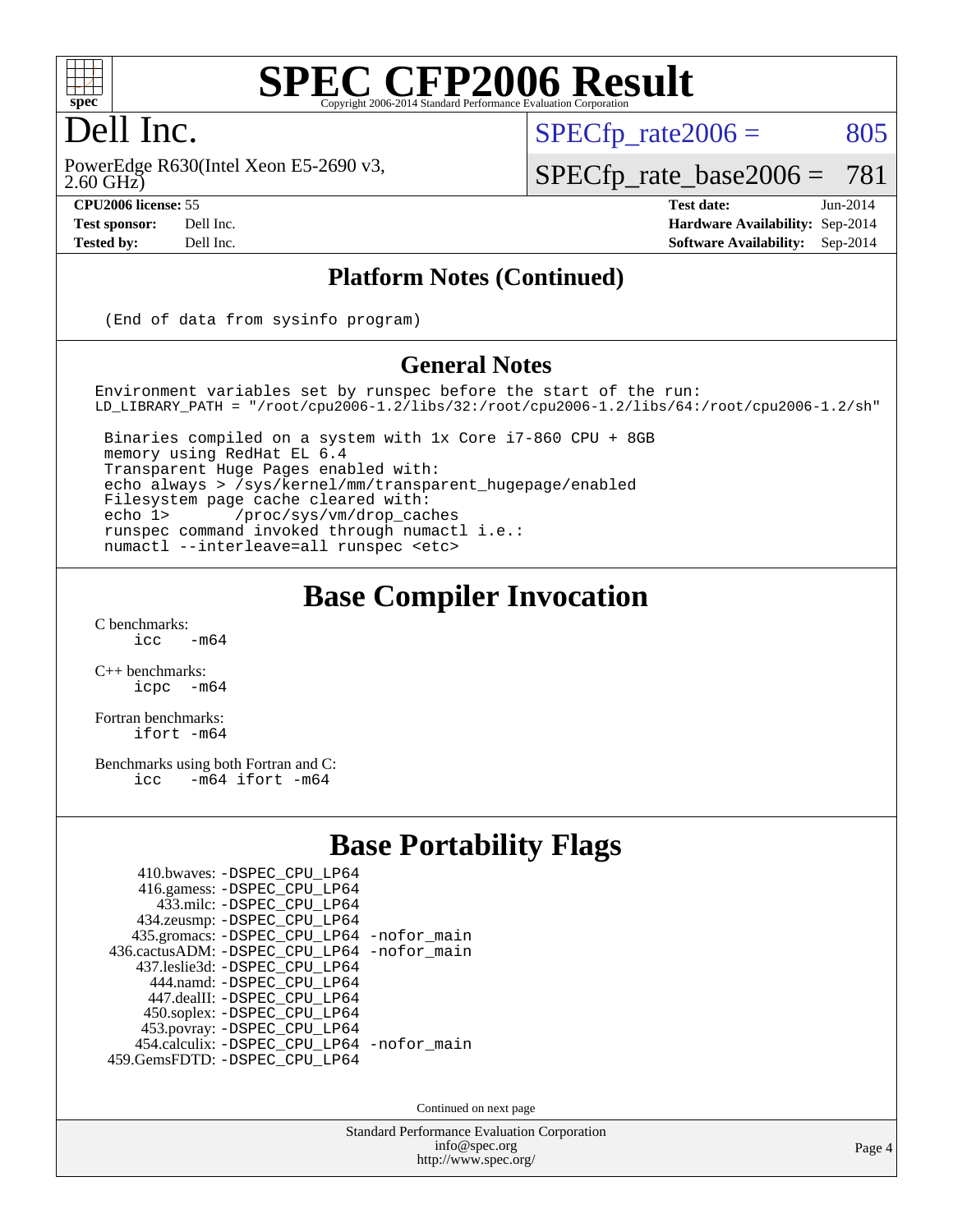

### Dell Inc.

2.60 GHz) PowerEdge R630(Intel Xeon E5-2690 v3,  $SPECTp\_rate2006 = 805$ 

[SPECfp\\_rate\\_base2006 =](http://www.spec.org/auto/cpu2006/Docs/result-fields.html#SPECfpratebase2006) 781

**[CPU2006 license:](http://www.spec.org/auto/cpu2006/Docs/result-fields.html#CPU2006license)** 55 **[Test date:](http://www.spec.org/auto/cpu2006/Docs/result-fields.html#Testdate)** Jun-2014 **[Test sponsor:](http://www.spec.org/auto/cpu2006/Docs/result-fields.html#Testsponsor)** Dell Inc. **[Hardware Availability:](http://www.spec.org/auto/cpu2006/Docs/result-fields.html#HardwareAvailability)** Sep-2014 **[Tested by:](http://www.spec.org/auto/cpu2006/Docs/result-fields.html#Testedby)** Dell Inc. **[Software Availability:](http://www.spec.org/auto/cpu2006/Docs/result-fields.html#SoftwareAvailability)** Sep-2014

### **[Base Portability Flags \(Continued\)](http://www.spec.org/auto/cpu2006/Docs/result-fields.html#BasePortabilityFlags)**

 465.tonto: [-DSPEC\\_CPU\\_LP64](http://www.spec.org/cpu2006/results/res2014q3/cpu2006-20140909-31317.flags.html#suite_basePORTABILITY465_tonto_DSPEC_CPU_LP64) 470.lbm: [-DSPEC\\_CPU\\_LP64](http://www.spec.org/cpu2006/results/res2014q3/cpu2006-20140909-31317.flags.html#suite_basePORTABILITY470_lbm_DSPEC_CPU_LP64)

 481.wrf: [-DSPEC\\_CPU\\_LP64](http://www.spec.org/cpu2006/results/res2014q3/cpu2006-20140909-31317.flags.html#suite_basePORTABILITY481_wrf_DSPEC_CPU_LP64) [-DSPEC\\_CPU\\_CASE\\_FLAG](http://www.spec.org/cpu2006/results/res2014q3/cpu2006-20140909-31317.flags.html#b481.wrf_baseCPORTABILITY_DSPEC_CPU_CASE_FLAG) [-DSPEC\\_CPU\\_LINUX](http://www.spec.org/cpu2006/results/res2014q3/cpu2006-20140909-31317.flags.html#b481.wrf_baseCPORTABILITY_DSPEC_CPU_LINUX) 482.sphinx3: [-DSPEC\\_CPU\\_LP64](http://www.spec.org/cpu2006/results/res2014q3/cpu2006-20140909-31317.flags.html#suite_basePORTABILITY482_sphinx3_DSPEC_CPU_LP64)

**[Base Optimization Flags](http://www.spec.org/auto/cpu2006/Docs/result-fields.html#BaseOptimizationFlags)**

[C benchmarks](http://www.spec.org/auto/cpu2006/Docs/result-fields.html#Cbenchmarks):

[-xCORE-AVX2](http://www.spec.org/cpu2006/results/res2014q3/cpu2006-20140909-31317.flags.html#user_CCbase_f-xAVX2_5f5fc0cbe2c9f62c816d3e45806c70d7) [-ipo](http://www.spec.org/cpu2006/results/res2014q3/cpu2006-20140909-31317.flags.html#user_CCbase_f-ipo) [-O3](http://www.spec.org/cpu2006/results/res2014q3/cpu2006-20140909-31317.flags.html#user_CCbase_f-O3) [-no-prec-div](http://www.spec.org/cpu2006/results/res2014q3/cpu2006-20140909-31317.flags.html#user_CCbase_f-no-prec-div) [-opt-prefetch](http://www.spec.org/cpu2006/results/res2014q3/cpu2006-20140909-31317.flags.html#user_CCbase_f-opt-prefetch) [-auto-p32](http://www.spec.org/cpu2006/results/res2014q3/cpu2006-20140909-31317.flags.html#user_CCbase_f-auto-p32) [-ansi-alias](http://www.spec.org/cpu2006/results/res2014q3/cpu2006-20140909-31317.flags.html#user_CCbase_f-ansi-alias) [-opt-mem-layout-trans=3](http://www.spec.org/cpu2006/results/res2014q3/cpu2006-20140909-31317.flags.html#user_CCbase_f-opt-mem-layout-trans_a7b82ad4bd7abf52556d4961a2ae94d5)

#### [C++ benchmarks:](http://www.spec.org/auto/cpu2006/Docs/result-fields.html#CXXbenchmarks)

[-xCORE-AVX2](http://www.spec.org/cpu2006/results/res2014q3/cpu2006-20140909-31317.flags.html#user_CXXbase_f-xAVX2_5f5fc0cbe2c9f62c816d3e45806c70d7) [-ipo](http://www.spec.org/cpu2006/results/res2014q3/cpu2006-20140909-31317.flags.html#user_CXXbase_f-ipo) [-O3](http://www.spec.org/cpu2006/results/res2014q3/cpu2006-20140909-31317.flags.html#user_CXXbase_f-O3) [-no-prec-div](http://www.spec.org/cpu2006/results/res2014q3/cpu2006-20140909-31317.flags.html#user_CXXbase_f-no-prec-div) [-opt-prefetch](http://www.spec.org/cpu2006/results/res2014q3/cpu2006-20140909-31317.flags.html#user_CXXbase_f-opt-prefetch) [-auto-p32](http://www.spec.org/cpu2006/results/res2014q3/cpu2006-20140909-31317.flags.html#user_CXXbase_f-auto-p32) [-ansi-alias](http://www.spec.org/cpu2006/results/res2014q3/cpu2006-20140909-31317.flags.html#user_CXXbase_f-ansi-alias) [-opt-mem-layout-trans=3](http://www.spec.org/cpu2006/results/res2014q3/cpu2006-20140909-31317.flags.html#user_CXXbase_f-opt-mem-layout-trans_a7b82ad4bd7abf52556d4961a2ae94d5)

[Fortran benchmarks](http://www.spec.org/auto/cpu2006/Docs/result-fields.html#Fortranbenchmarks):

[-xCORE-AVX2](http://www.spec.org/cpu2006/results/res2014q3/cpu2006-20140909-31317.flags.html#user_FCbase_f-xAVX2_5f5fc0cbe2c9f62c816d3e45806c70d7) [-ipo](http://www.spec.org/cpu2006/results/res2014q3/cpu2006-20140909-31317.flags.html#user_FCbase_f-ipo) [-O3](http://www.spec.org/cpu2006/results/res2014q3/cpu2006-20140909-31317.flags.html#user_FCbase_f-O3) [-no-prec-div](http://www.spec.org/cpu2006/results/res2014q3/cpu2006-20140909-31317.flags.html#user_FCbase_f-no-prec-div) [-opt-prefetch](http://www.spec.org/cpu2006/results/res2014q3/cpu2006-20140909-31317.flags.html#user_FCbase_f-opt-prefetch)

[Benchmarks using both Fortran and C](http://www.spec.org/auto/cpu2006/Docs/result-fields.html#BenchmarksusingbothFortranandC):

[-xCORE-AVX2](http://www.spec.org/cpu2006/results/res2014q3/cpu2006-20140909-31317.flags.html#user_CC_FCbase_f-xAVX2_5f5fc0cbe2c9f62c816d3e45806c70d7) [-ipo](http://www.spec.org/cpu2006/results/res2014q3/cpu2006-20140909-31317.flags.html#user_CC_FCbase_f-ipo) [-O3](http://www.spec.org/cpu2006/results/res2014q3/cpu2006-20140909-31317.flags.html#user_CC_FCbase_f-O3) [-no-prec-div](http://www.spec.org/cpu2006/results/res2014q3/cpu2006-20140909-31317.flags.html#user_CC_FCbase_f-no-prec-div) [-opt-prefetch](http://www.spec.org/cpu2006/results/res2014q3/cpu2006-20140909-31317.flags.html#user_CC_FCbase_f-opt-prefetch) [-auto-p32](http://www.spec.org/cpu2006/results/res2014q3/cpu2006-20140909-31317.flags.html#user_CC_FCbase_f-auto-p32) [-ansi-alias](http://www.spec.org/cpu2006/results/res2014q3/cpu2006-20140909-31317.flags.html#user_CC_FCbase_f-ansi-alias) [-opt-mem-layout-trans=3](http://www.spec.org/cpu2006/results/res2014q3/cpu2006-20140909-31317.flags.html#user_CC_FCbase_f-opt-mem-layout-trans_a7b82ad4bd7abf52556d4961a2ae94d5)

#### **[Peak Compiler Invocation](http://www.spec.org/auto/cpu2006/Docs/result-fields.html#PeakCompilerInvocation)**

[C benchmarks \(except as noted below\)](http://www.spec.org/auto/cpu2006/Docs/result-fields.html#Cbenchmarksexceptasnotedbelow):  $icc$   $-m64$ 

482.sphinx3: [icc -m32](http://www.spec.org/cpu2006/results/res2014q3/cpu2006-20140909-31317.flags.html#user_peakCCLD482_sphinx3_intel_icc_a6a621f8d50482236b970c6ac5f55f93)

[C++ benchmarks \(except as noted below\):](http://www.spec.org/auto/cpu2006/Docs/result-fields.html#CXXbenchmarksexceptasnotedbelow) [icpc -m64](http://www.spec.org/cpu2006/results/res2014q3/cpu2006-20140909-31317.flags.html#user_CXXpeak_intel_icpc_64bit_bedb90c1146cab66620883ef4f41a67e)

450.soplex: [icpc -m32](http://www.spec.org/cpu2006/results/res2014q3/cpu2006-20140909-31317.flags.html#user_peakCXXLD450_soplex_intel_icpc_4e5a5ef1a53fd332b3c49e69c3330699)

[Fortran benchmarks](http://www.spec.org/auto/cpu2006/Docs/result-fields.html#Fortranbenchmarks): [ifort -m64](http://www.spec.org/cpu2006/results/res2014q3/cpu2006-20140909-31317.flags.html#user_FCpeak_intel_ifort_64bit_ee9d0fb25645d0210d97eb0527dcc06e)

[Benchmarks using both Fortran and C](http://www.spec.org/auto/cpu2006/Docs/result-fields.html#BenchmarksusingbothFortranandC): [icc -m64](http://www.spec.org/cpu2006/results/res2014q3/cpu2006-20140909-31317.flags.html#user_CC_FCpeak_intel_icc_64bit_0b7121f5ab7cfabee23d88897260401c) [ifort -m64](http://www.spec.org/cpu2006/results/res2014q3/cpu2006-20140909-31317.flags.html#user_CC_FCpeak_intel_ifort_64bit_ee9d0fb25645d0210d97eb0527dcc06e)

#### **[Peak Portability Flags](http://www.spec.org/auto/cpu2006/Docs/result-fields.html#PeakPortabilityFlags)**

410.bwaves: [-DSPEC\\_CPU\\_LP64](http://www.spec.org/cpu2006/results/res2014q3/cpu2006-20140909-31317.flags.html#suite_peakPORTABILITY410_bwaves_DSPEC_CPU_LP64)

Continued on next page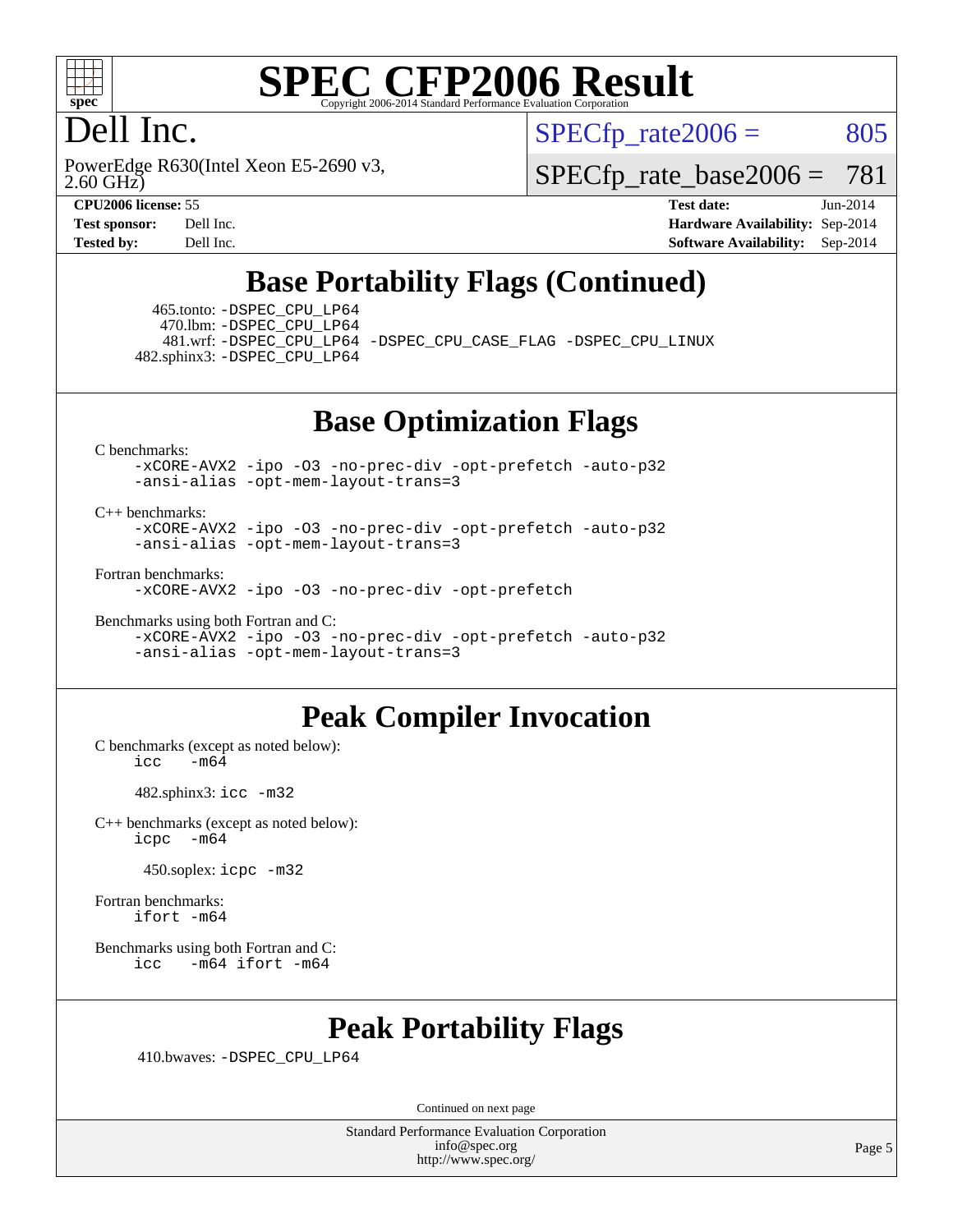

## Dell Inc.

2.60 GHz) PowerEdge R630(Intel Xeon E5-2690 v3,  $SPECTp_rate2006 = 805$ 

[SPECfp\\_rate\\_base2006 =](http://www.spec.org/auto/cpu2006/Docs/result-fields.html#SPECfpratebase2006) 781

| <b>Test sponsor:</b> | Dell Inc. |
|----------------------|-----------|
| <b>Tested by:</b>    | Dell Inc. |

**[CPU2006 license:](http://www.spec.org/auto/cpu2006/Docs/result-fields.html#CPU2006license)** 55 **[Test date:](http://www.spec.org/auto/cpu2006/Docs/result-fields.html#Testdate)** Jun-2014 **[Hardware Availability:](http://www.spec.org/auto/cpu2006/Docs/result-fields.html#HardwareAvailability)** Sep-2014 **[Software Availability:](http://www.spec.org/auto/cpu2006/Docs/result-fields.html#SoftwareAvailability)** Sep-2014

### **[Peak Portability Flags \(Continued\)](http://www.spec.org/auto/cpu2006/Docs/result-fields.html#PeakPortabilityFlags)**

| 416.gamess: -DSPEC_CPU_LP64<br>433.milc: -DSPEC CPU LP64<br>434.zeusmp: -DSPEC_CPU_LP64<br>435.gromacs: -DSPEC_CPU_LP64 -nofor_main<br>436.cactusADM: -DSPEC_CPU_LP64 -nofor_main<br>437.leslie3d: -DSPEC_CPU_LP64<br>444.namd: -DSPEC_CPU_LP64<br>447.dealII: -DSPEC_CPU_LP64<br>453.povray: -DSPEC_CPU_LP64<br>454.calculix: -DSPEC_CPU_LP64 -nofor_main<br>459.GemsFDTD: - DSPEC CPU LP64<br>465.tonto: -DSPEC CPU LP64<br>470.1bm: -DSPEC_CPU_LP64<br>481.wrf: -DSPEC_CPU_LP64 -DSPEC_CPU_CASE_FLAG -DSPEC_CPU_LINUX |  |
|--------------------------------------------------------------------------------------------------------------------------------------------------------------------------------------------------------------------------------------------------------------------------------------------------------------------------------------------------------------------------------------------------------------------------------------------------------------------------------------------------------------------------|--|
|                                                                                                                                                                                                                                                                                                                                                                                                                                                                                                                          |  |
| <b>Peak Optimization Flags</b><br>C benchmarks:                                                                                                                                                                                                                                                                                                                                                                                                                                                                          |  |
| $433$ .milc: basepeak = yes                                                                                                                                                                                                                                                                                                                                                                                                                                                                                              |  |
| $470$ .lbm: basepeak = yes                                                                                                                                                                                                                                                                                                                                                                                                                                                                                               |  |
|                                                                                                                                                                                                                                                                                                                                                                                                                                                                                                                          |  |
| 482.sphinx3: -xCORE-AVX2 -ipo -03 -no-prec-div -opt-mem-layout-trans=3<br>-unroll2                                                                                                                                                                                                                                                                                                                                                                                                                                       |  |
| $C_{++}$ benchmarks:                                                                                                                                                                                                                                                                                                                                                                                                                                                                                                     |  |
| 444.namd: -xCORE-AVX2(pass 2) -prof-gen(pass 1) -ipo(pass 2)<br>$-03(pass 2)$ -no-prec-div(pass 2)<br>-opt-mem-layout-trans=3(pass 2) -prof-use(pass 2) -fno-alias<br>-auto-ilp32                                                                                                                                                                                                                                                                                                                                        |  |
| $447$ .dealII: basepeak = yes                                                                                                                                                                                                                                                                                                                                                                                                                                                                                            |  |
| $450$ .soplex: $-x \text{CORE-AVX2}(pass 2)$ -prof-gen(pass 1) -ipo(pass 2)<br>$-03(pass 2)$ -no-prec-div(pass 2)<br>-opt-mem-layout-trans=3(pass 2) -prof-use(pass 2)                                                                                                                                                                                                                                                                                                                                                   |  |

```
-opt-malloc-options=3
```

```
 453.povray: -xCORE-AVX2(pass 2) -prof-gen(pass 1) -ipo(pass 2)
-O3(pass 2) -no-prec-div(pass 2)
 -opt-mem-layout-trans=3(pass 2) -prof-use(pass 2) -unroll4
 -ansi-alias
```
[Fortran benchmarks](http://www.spec.org/auto/cpu2006/Docs/result-fields.html#Fortranbenchmarks):

Continued on next page

| <b>Standard Performance Evaluation Corporation</b> |
|----------------------------------------------------|
| info@spec.org                                      |
| http://www.spec.org/                               |